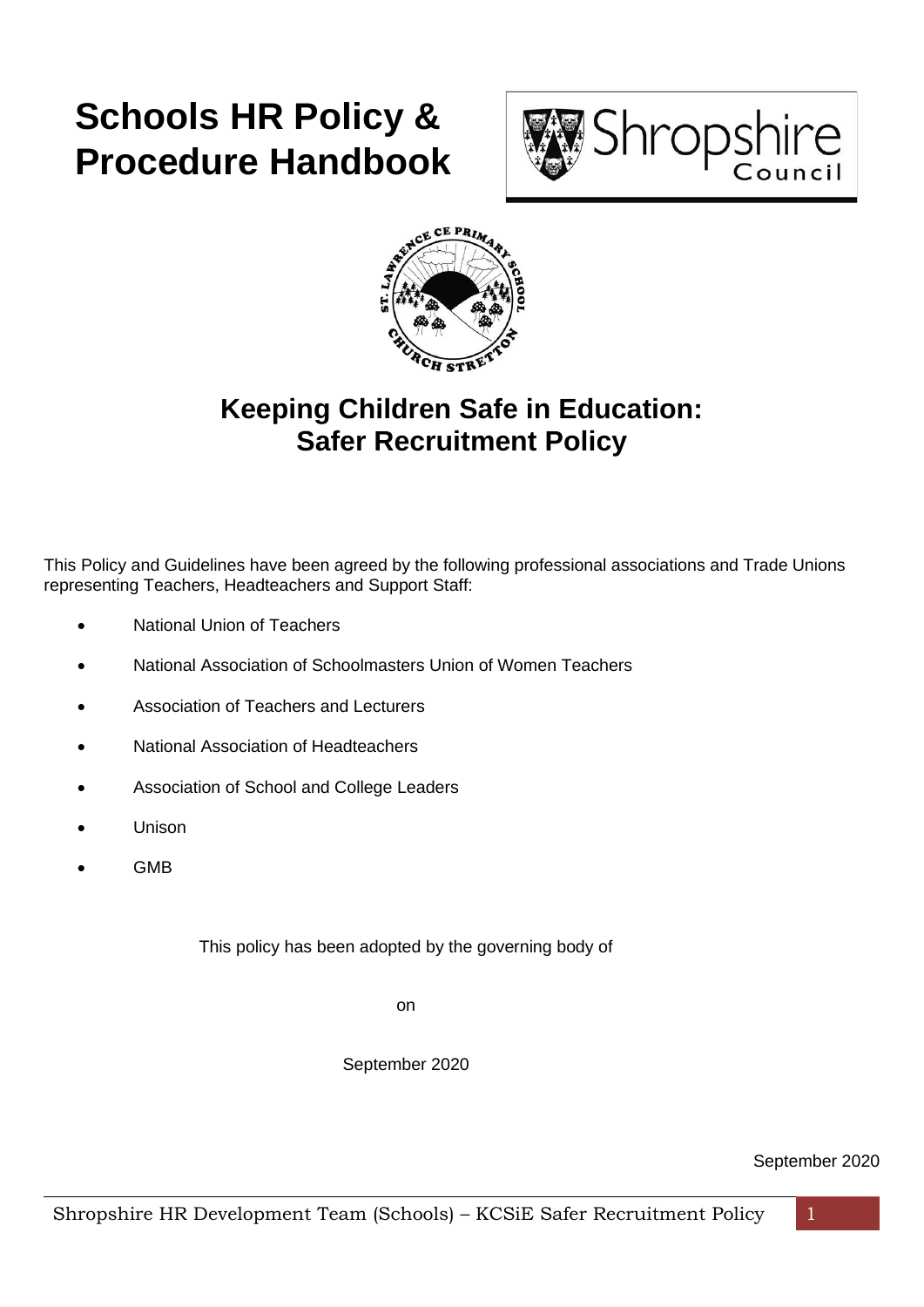# **CONTENTS**

| 1.              | <b>Introduction</b>                                                                       | Page 3             |
|-----------------|-------------------------------------------------------------------------------------------|--------------------|
| 2.              | <b>Roles &amp; Responsibilities</b>                                                       | Page 4             |
| 3.              | <b>Scope</b>                                                                              | Page 4             |
| 4.              | <b>Equalities Legislation</b>                                                             | Page 4             |
| 5.              | <b>The Vacancy</b>                                                                        | Page 4             |
| 6.              | <b>Employment Protection Scheme</b>                                                       | Page 5             |
| 7.              | <b>Job Description and Person Specification</b>                                           | Page 5             |
| 8.              | <b>Application Form</b>                                                                   | Page 5             |
| 9.              | <b>Advertising</b>                                                                        | Page 6             |
| 10.             | <b>Recruitment Information Pack</b>                                                       | Page 6             |
| 11              | <b>Receipt of Application Forms</b>                                                       | Page 7             |
| 12              | <b>Shortlisting</b>                                                                       | Page 7             |
| 13              | <b>Objective Assessment</b>                                                               | Page 8             |
| 14              | <b>Equality Issues</b>                                                                    | Page 8             |
| 15              | <b>Numbers to Shortlist</b>                                                               | Page 8             |
| 16              | <b>Recording the Decision</b>                                                             | Page 8             |
| $\overline{17}$ | The Interview and Selection Process                                                       | Page 9             |
| 18              | <b>Contacting Shortlisted Candidates</b>                                                  | Page 9             |
| 19              | <b>Visits by Candidates</b>                                                               | Page 9             |
| 20              | <b>Visits to Candidates (Teaching Staff)</b>                                              | Page 9             |
| 21              | <b>Selection Panel</b>                                                                    | Page 10            |
| 22              | <b>The Interview Process</b>                                                              | Page 10            |
| 23              | <b>Declaration of Interest</b>                                                            | Page 10            |
| 24              | <b>Other Selection Methods</b>                                                            | Page 10            |
| 25              | <b>Equality Issues</b>                                                                    | Page 11            |
| 26              | <b>Asylum and Immigration Act</b>                                                         | Page 11            |
| 27              | <b>Feedback</b>                                                                           | Page 12            |
| 28              | <b>Pre-Employment Checks</b>                                                              | Page 12            |
| 29              | <b>References</b>                                                                         | Page 12            |
| 30              | <b>Information to Referees</b>                                                            | Page 12            |
| 31              | <b>Use of References</b>                                                                  | Page 12            |
| 32<br>33        | <b>Need for References</b><br>Qualifications                                              | Page 13            |
|                 |                                                                                           | Page 13            |
| 34<br>35        | <b>Pre-Employment Medical Check</b><br><b>Disclosure and Barring Service Checks (DBS)</b> | Page 13<br>Page 14 |
| 36              | <b>Overseas Applicants and Checks</b>                                                     | Page 14            |
| 37              | <b>Carefirst Checks</b>                                                                   | Page 14            |
| 38              | <b>Childcare Disqualification Declaration</b>                                             | Page 14            |
| 39              | <b>Teachers Status &amp; Prohibition Check</b>                                            | Page 14            |
| 40              | Proof of Identity/Right to Work in UK (Asylum & Immigration)                              | Page 14            |
| 41              | <b>Offer of Appointment</b>                                                               | Page 14            |
| 42              | <b>Equality Issues</b>                                                                    | Page 15            |
| 43              | <b>Probationary Periods</b>                                                               | Page 15            |
| 44              | <b>Recruitment Monitoring</b>                                                             | Page 15            |
| 45              | <b>Single Central Record</b>                                                              | Page 15            |
| 46              | <b>Induction and Ongoing Training</b>                                                     | Page 16            |
| 47              | <b>Monitoring and Review</b>                                                              | Page 16            |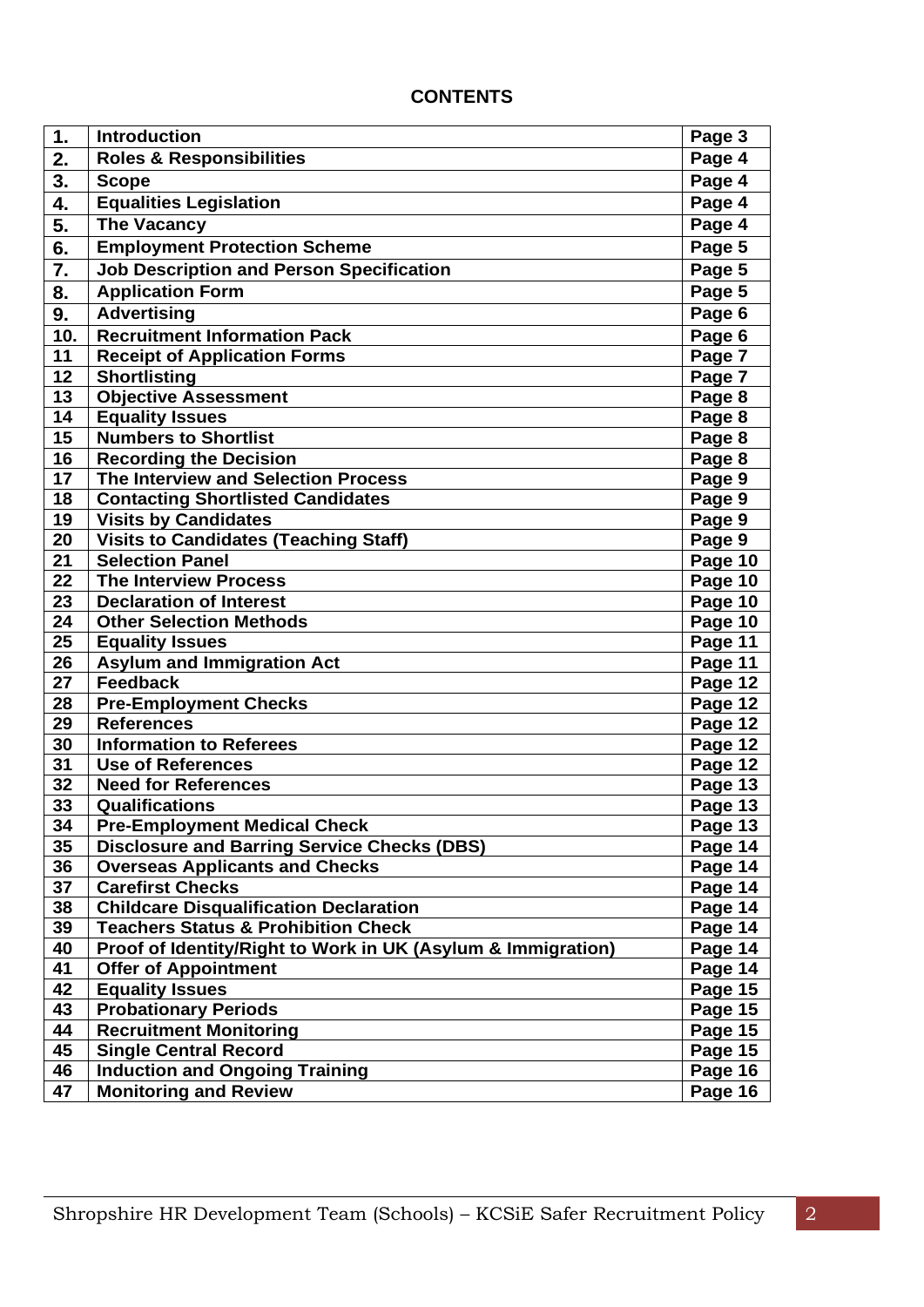# **SAFER RECRUITMENT POLICY**

# **1. Introduction**

Safer recruitment is an important part of safeguarding children and is the first step to safeguarding and promoting the welfare of children in education.

St Lawrence Primary School is committed to safeguarding and promoting the welfare of all pupils in its care and expects all staff and volunteers to share this commitment.

The School / Academy see it is vital that there is a culture of safe recruitment and has adopted recruitment procedures that will deter, reject and identify people who might be unsuitable to work with children and young people.

All elements of this Safer Recruitment Policy ensure that the recruitment and selection processes outlined:

- Meet the requirements of Keeping Children Safe in Education (KCSiE) September 2016
- are robust
- have relevant vetting and checking procedures
- include a robust induction
- provide an ongoing training infrastructure

This policy outlines the steps this school / academy will take to ensure those employed in this school are safe to work with children and young people and its main purpose is:

- to prevent unsuitable people working within our school / academy
- to attract the best possible candidates to work in our school / academy
- to create and maintain a safe workforce

The recruitment and selection process should ensure the identification of the person(s) best suited to the job at the school / academy based on the applicant's abilities, qualifications, experience and attitude as measured against the job description and person specification.

All those involved in the recruitment and selection of staff will ensure all processes are conducted in a professional, timely and responsive manner and in compliance with current employment legislation.

The KCSiE framework includes the following policies and guidance:

- Safer Recruitment Policy
- DBS Guidance
- Suitability Disqualification Guidance
- Single Central Record Guidance
- Whistleblowing Policy
- Managing Allegations against Staff in School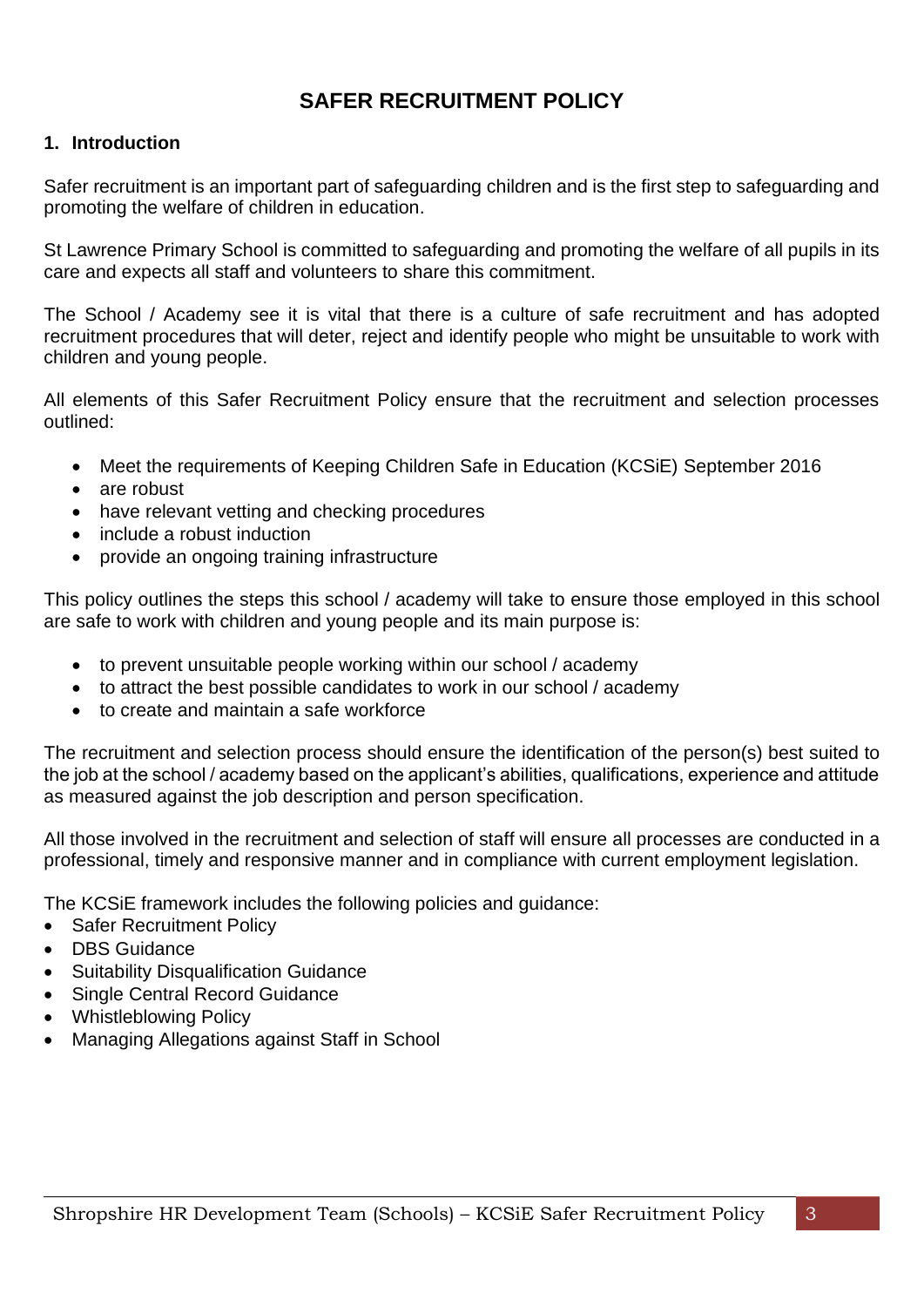# **2. Roles and Responsibilities**

It is the responsibility of the Governing Body to monitor and review the effectiveness of this policy and to be familiar with the DfE guidance 'Keeping Children Safe in Education' and its specific requirements related to Safer Recruitment.

It is the responsibility of the Headteacher to ensure that structures are in place to support the effective implementation of this policy and that all appropriate pre-employment checks are carried out on all staff who work at the school.

Both the Governing body and Headteacher will ensure before convening any interview panel that at least one member of the interview panel has completed Safer Recruitment Training.

The Interview Panel will ensure that child protection/safeguarding matters are central to the interview process.

Any member of staff involved in the recruitment and selection process will ensure they comply with all the elements of this policy.

#### **3. Scope**

This policy applies to the recruitment of all posts in this school. Headteacher appointments will be undertaken by the Governing Body.

#### **4. Equalities Legislation**

The governing body will comply with relevant equalities legislation, specifically:

- Equality Act 2010
- Employment Relations Act 1999
- Employment Rights Act 1996
- The Part-time Workers (Prevention of Less Favourable Treatment) Regulations 2000
- The Fixed-term Employees (Prevention of Less Favourable Treatment) Regulations 2002
- The Agency Workers Regulations 2010

The governing body will promote equality in all aspects of school life, particularly with regards to all decisions on advertising of posts, appointing, promoting and paying staff, training and staff development. It will ensure that its processes are open, transparent and fair and all decisions will be objectively justified.

# **5. The Vacancy**

When a vacancy arises the Headteacher, in conjunction with the Governing Body if appropriate, will review the needs of the school and ensure the post to be advertised meets the school / academy needs effectively.

The Headteacher will assess and analyse the vacant post taking into account the schools current and future staffing structure and budget, which is determined by the Governing Body.

The Headteacher will consider what type of appointment should be made and will ensure the implications of the different types of contracts are considered prior to advertising.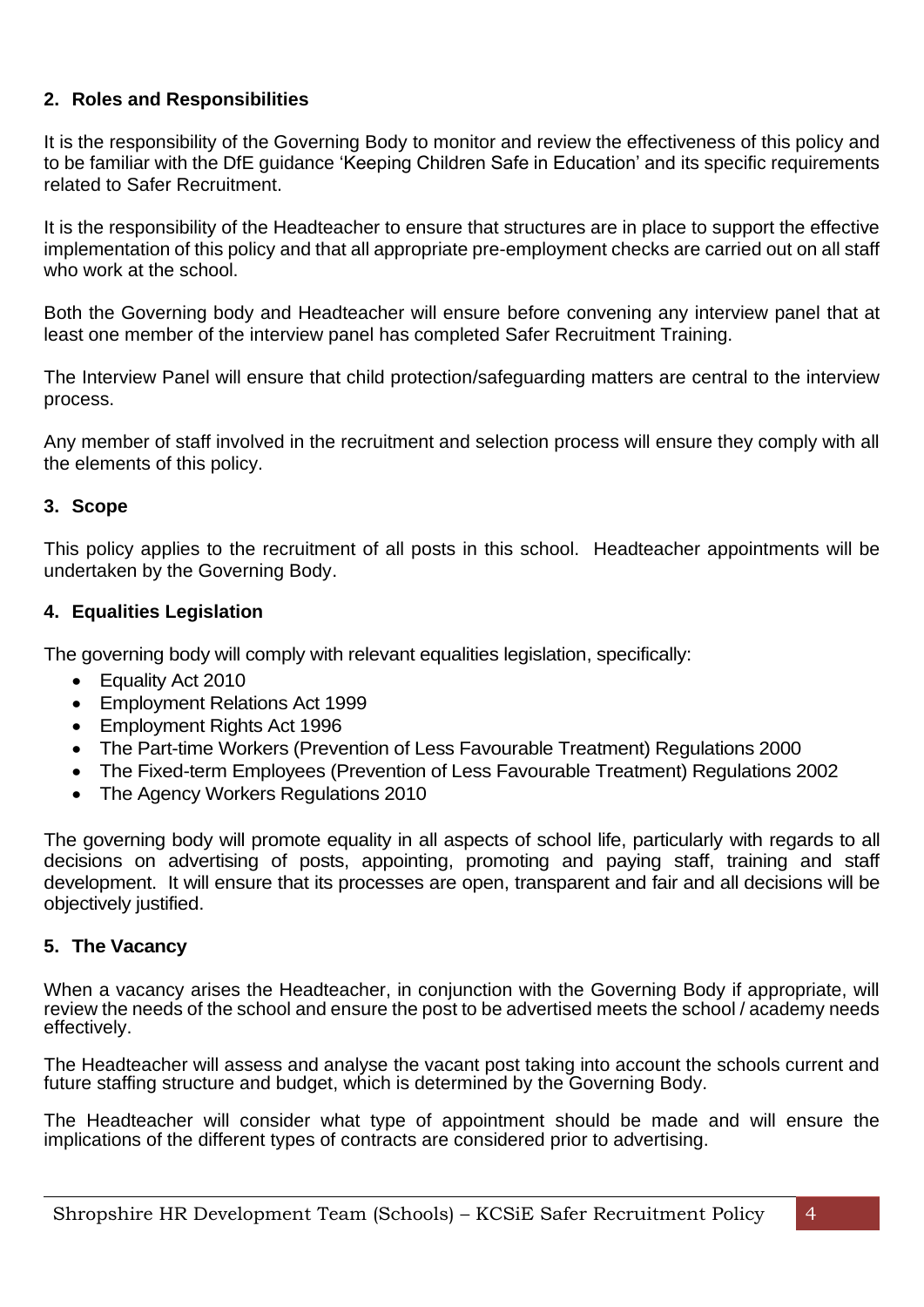### **6. Employment Protection Scheme (Not Applicable to Academies)**

The School has adopted the Employment Protection Scheme and is committed to considering employees subject to notice of compulsory redundancy from another Shropshire school for any suitable vacancies.

#### **7. Job Descriptions and Person Specifications**

The Job Description will summarise the duties, responsibilities, content and context of a post. It will be clear, concise and a fair representation of the post. It will be reviewed and updated annually at appraisal and when a post becomes vacant. It will also confirm if the post is/is not suitable for any flexible working arrangements.

The person specification will include the criterion "a satisfactory DBS check at an enhanced level".

All posts in this school have an element of safeguarding responsibility and this will be reflected in the job description and person specification.

The Person Specification will provide a profile of the ideal person for the post. It will list the qualifications, experience, skills, personal attributes, attitudes and behaviours needed to undertake the duties and responsibilities of the post as detailed in the job description. Person specifications are divided into essential and desirable criteria. All criteria defined as essential will be on job based grounds.

The person specification will confirm how each essential requirement will be assessed during the whole selection process, e.g. at interview, on the application form etc. This criteria will not be changed after the post has been advertised. Candidates must demonstrate on their application form how they meet the criteria listed on the Person Specification in order to be shortlisted.

A prescribed qualification/status will be used in a person specification if there is a legal requirement and if it can be objectively justified as essential for the role e.g. Teacher, Higher Level Teaching Assistant. Where a qualification is not essential and cannot be justified, the following paragraph will be stated in the person specification "if you do not have the formal qualifications specified, but can demonstrate skills or experience of an equivalent standard, we would still be interested in your application".

Consideration will also be given when stating the length of experience required for the role to ensure equality of opportunity related to age.

# **8. Application Form**

**A standard application form will be used for all vacancies except casual staff** (there is a separate application form for casual staff)**. The standard application form currently used is the Shropshire Council application form / schools / academies own application form.**

**The application form is designed so that information regarding the age, disability, ethnic or racial origin and marital status of applicants is confined to the back page. With the exception of applicants who have a disability, shortlisting will be undertaken without this information being available. It will be removed by** *the school administrator* **prior to shortlisting but will be recorded to ensure the governing body is able to monitor equality.**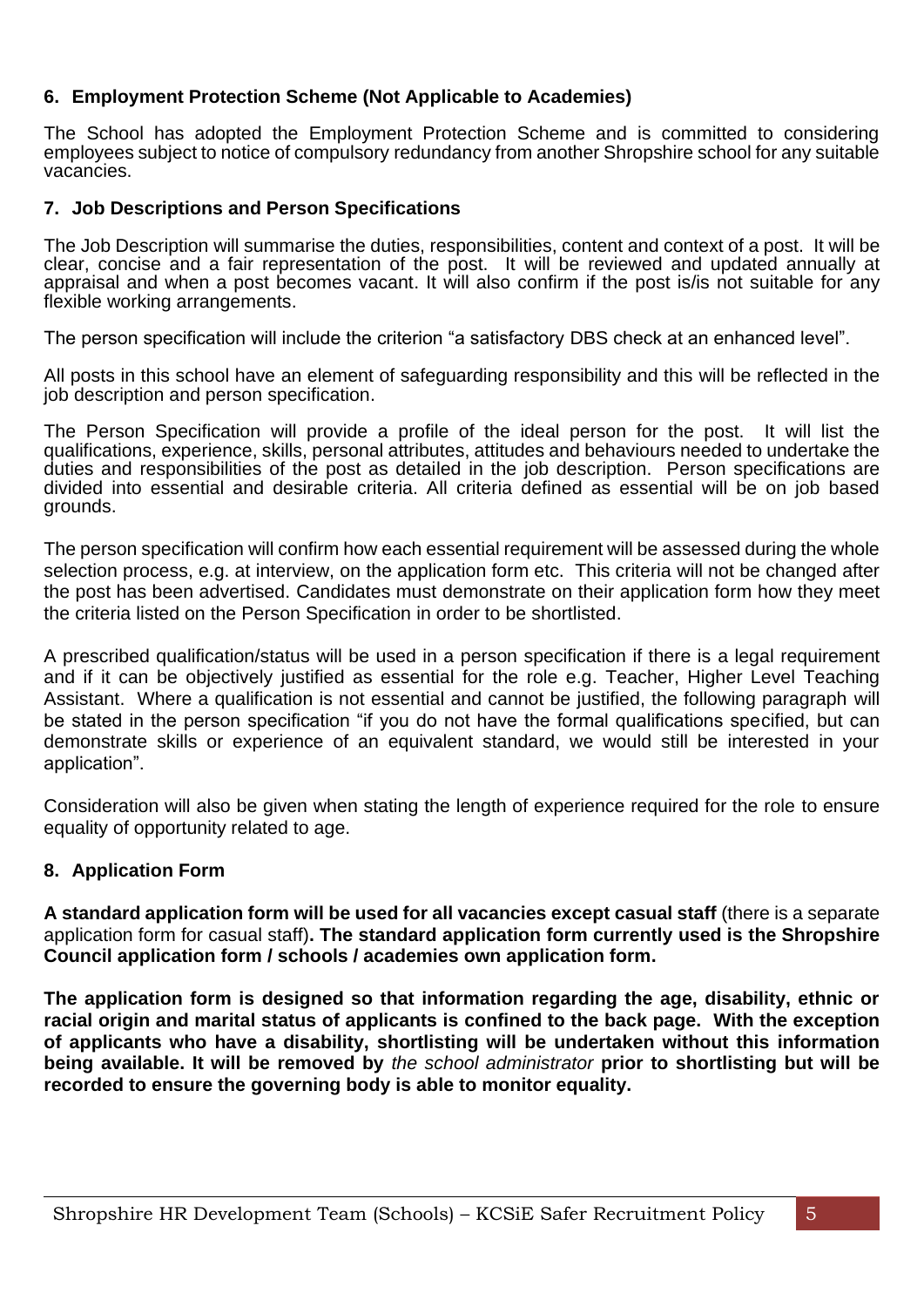# **9. Advertising**

The purpose of an advertisement is to attract only the right type of person for the job. Advertisement will give information on the type, age range, location and size of the school.

Adverts will appear on the schools website as a minimum but will be advertised on the following as appropriate Shropshire Council weekly vacancy list, Shropshire Council website, local press, The Times Educational Supplement, the Careers Service and Job Centres.

Consideration should also be given to advertising in other media to target under-represented groups.

The school / academy may decide that a post be filled from within the school's current staff, such an appointment will be on the basis of internal advertisement and open internal competition. The aim of school / academy adverts will be to give enough information about a vacant post to persuade suitable applicants to apply for further details.

Adverts will:

- state the post title, function and pay (including any allowances) and contractual status the appropriate pay range or hourly rate where appropriate will be included
- state clearly the hours/full-time equivalent and location
- contain brief information from the job description and essential criteria from the person specification
- include the statement "if you do not have the formal qualifications specified but can demonstrate skills or *experience* of an equivalent standard, we would be interested in your application" when appropriate
- include the statement " The school / academy is committed to safeguarding children and young people. All postholders are subject to a satisfactory DBS check."
- contain language that is non-gender specific
- avoid phrases which imply age restrictions
- contain a contact number for an informal discussion about the vacancy, or to arrange a visit to the school, if appropriate
- specify a closing date for applications
- state the date of the interview(s)

As a Shropshire Council maintained school the school is part of the Jobcentre Plus Two Ticks Symbol which guarantees an interview for disabled applicants who meet the essential criteria of the post.

# **10.The Recruitment Information Pack**

Applicants responding to school adverts will receive appropriate information either electronically or via the school / academy website about the post to assist them in deciding whether or not to proceed with an application.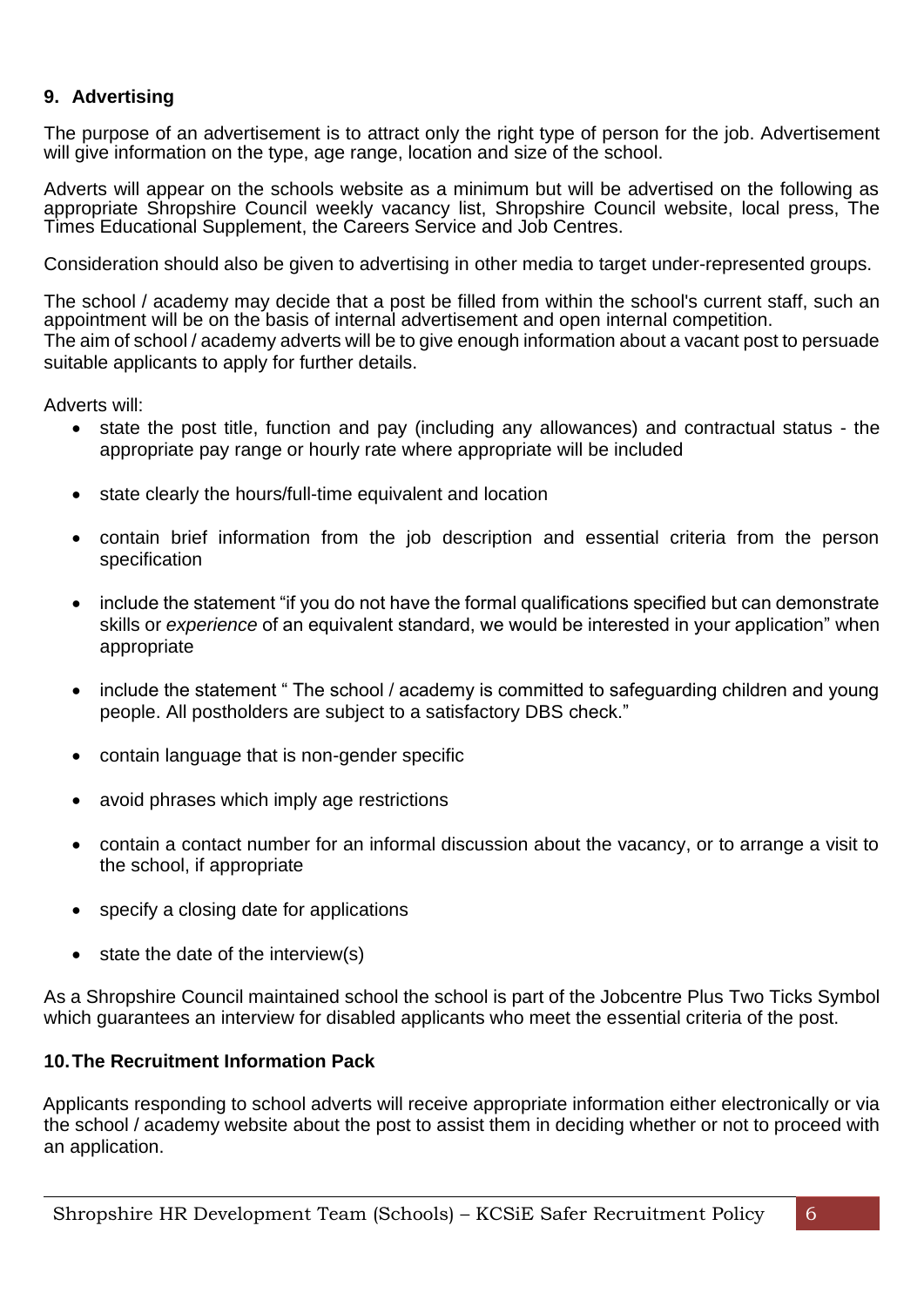The main details which all applicants for posts will receive are:

- Application Form (incorporating Recruitment Monitoring Form)
- Covering letter this will include details of the closing date, interview date (where known), telephone contact number, process for rejection, i.e. whether candidates should assume they have been unsuccessful after a certain date. The letter will confirm contact details if the candidate requires reasonable adjustments to be made. Details of the post being subject to a DBS check will also be included.
- Job Description and Person Specification
- Any specific job related information (i.e. organisation chart and additional information)
- Any relevant background information regarding the school and local area.
- Child protection policy / safeguarding statement
- Safer recruitment policy

The pack will normally be sent within 48 hours of the applicant's request.

# **11.Receipt of Application Forms**

The application form will be used for all school vacancies. CVs are not acceptable.

If a candidate submits only a CV before the closing date for the post, they will be given the opportunity to complete an application form with a request to return the completed form before the closing date. If an applicant is unable to complete an application form due to a disability, consideration can be made for accepting CVs if alternative formats are not suitable/available.

**Applicants must fully complete the application form.** Any application form received and deemed to not be fully completed will not be shortlisted.

Application forms received after the closing date will only be considered in exceptional circumstances, e.g. where proof of posting indicates undue delay through no fault of the applicant. Any decision made to accept an application after the closing date will be recorded with the reason(s).

Receipt of applications will not be acknowledged.

No shortlisting will take place until after the closing date. Personal information about the candidate such as age, gender and marital status on the Recruitment Monitoring Form will be detached from the body of the standard application form on receipt and not shown to anyone involved in the shortlisting.

# **12.Shortlisting**

Shortlisting will be undertaken with reference to the set criteria as outlined in the job advertisement and will be undertaken by a panel or be delegated to the Head, assisted by appropriate members of staff. A minimum of two people will always be involved in shortlisting. At least one of those who undertake the shortlisting process will also be involved in the subsequent selection/interview. If possible, one of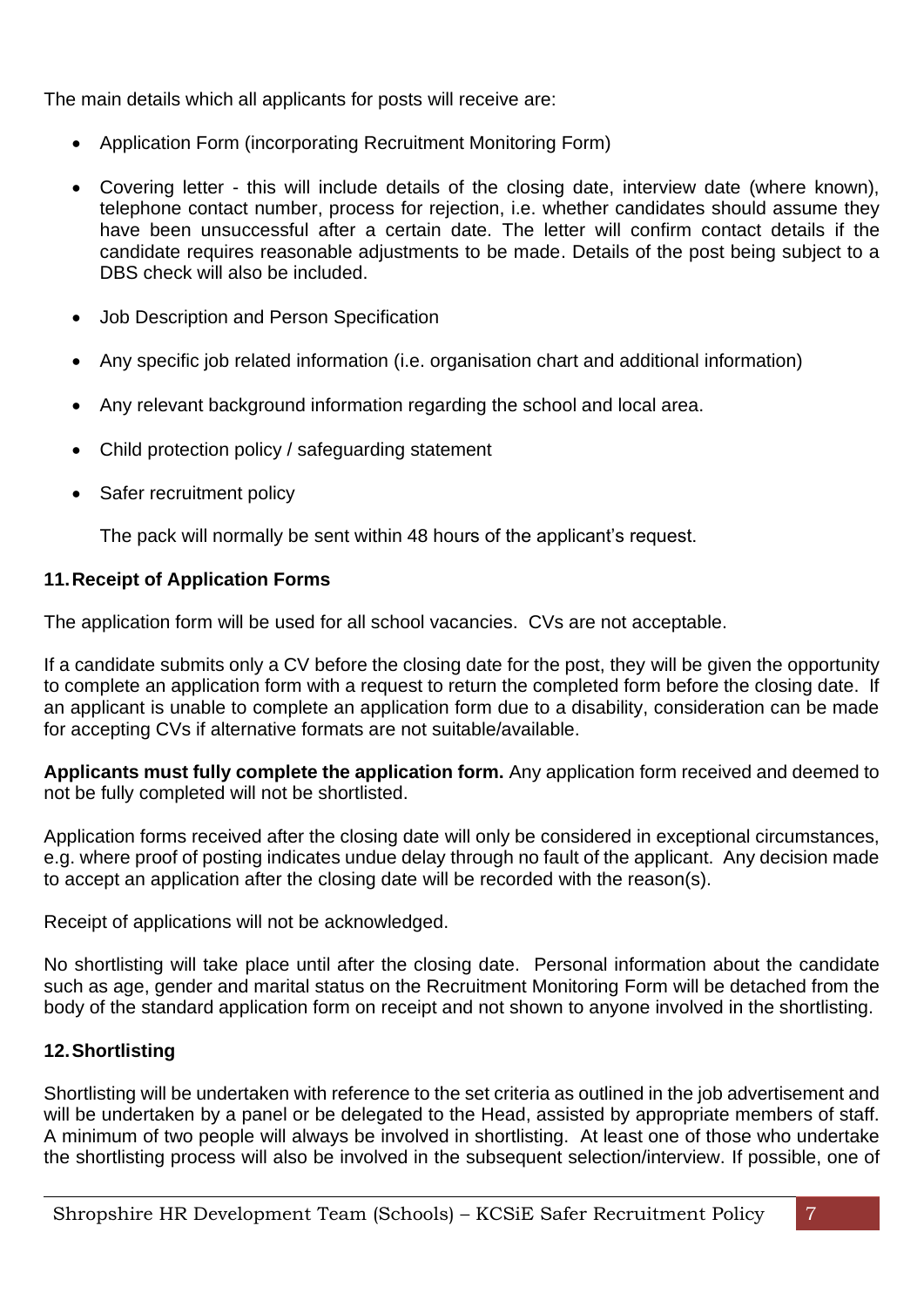these will be the line manager for whom the successful candidate will report to and wherever possible ensure a gender mix.

#### **13.Objective Assessment**

Each application form will be carefully considered and applicants will be assessed against the criteria listed in the person specification and job description. Those shortlisting will apply the criteria from the job description and person specification objectively based on the information provided within the application form.

The selection criteria will be applied consistently to all applicants, whether internal or external, and each applicant will be dealt with in the same way. Candidates who are shortlisted must always meet the essential requirements of the post - the desirable criteria may be used as an additional filter to reach the final shortlist.

Applicants who do not have the formal qualifications specified, but can demonstrate skills of an equivalent standard, will still be considered for the shortlist with exception of QTS if appropriate.

#### **14.Equality Issues**

As a Council maintained school, the school is signed up to the Jobcentre Plus "Two Ticks" disability symbol which commits the school / academy, amongst other measures, to guarantee an interview for candidates with a disability who meet the essential criteria laid down in the person specification, and to consider them on their abilities. Once all the application forms have been received they will be checked as to whether any applicant has declared that they have a disability and whether there are any adjustments required for interview.

If a candidate has a disability where they are likely to be at a substantial disadvantage because of working arrangements, then the school are legally required to consider any reasonable adjustments which could be made at the workplace if they were to be appointed.

#### **15.Numbers to shortlist**

If there is a large number of applicants who meet the essential criteria on the person specification, the selection panel may use the desirable criteria. If this is not effective in reducing the number, prescreening may be used to reduce the numbers before the main selection process takes place. Any applicants who declare a disability will not be part of any pre-screening.

#### **16.Recording the decision**

The results of shortlisting will be recorded on the standard Recruitment Selection Form with clear reasons given for shortlisting or rejecting each applicant, and marks allocated against the criteria on the person specification.

Information obtained during the shortlisting process will be treated as confidential. Comments recorded as to why applicants were or were not included will not be disclosed outside of the selection panel, or only to an applicant who requests feedback on why they were not shortlisted for the vacancy.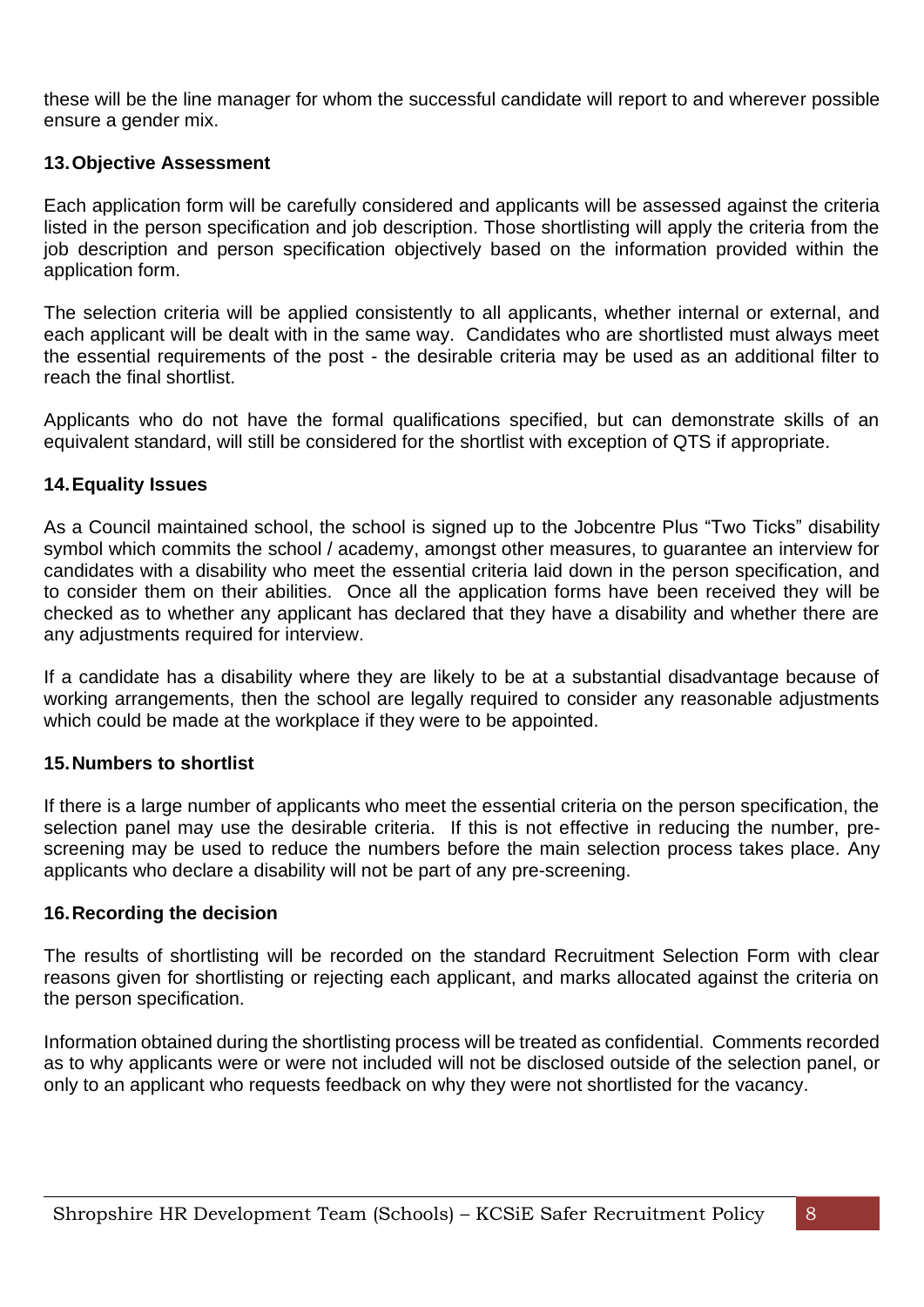# **17.The Interview and Selection Process**

The main objective of the interview / selection process will be to:

- determine each candidate's suitability for appointment as measured against the person specification and job description
- give all candidates a fuller picture of the job
- select the right person for the job

One member of the Interview Panel will be nominated as the Appointing Officer with overall responsibility for making the final decision.

# **18.Contacting Shortlisted Candidates**

All candidates will receive 5 days' notice of the date for interview (apart from exceptional circumstances). Candidates will receive written confirmation of their invitation to interview which will state the following:

- details of the nature of the selection process
- the selection panel
- the interview / selection process time and venue
- any reasonable adjustments which disabled candidates need in relation to the selection process
- confirmation of documents needed for evidence checking e.g. original certificates relating to professional or educational qualifications.
- posts that are exempt from the Rehabilitation of Offenders Act 1974, the successful candidate will be subject to a DBS check. All candidates will need to bring evidence of their identity with them to the interview.

#### **19.Visits by Candidates**

Shortlisted candidates are given an opportunity to visit the school while it is operating and should be able to meet and talk to other members of staff who will not form part of the selection process.

# **20.Visits to Candidates (Teaching Staff)**

**Considerable care will be exercised where visits are arranged to the applicants' schools. All applicants will be visited and information gathered in an agreed and systematic way.** It will be clear in the job information that observations will form part of the overall assessment. Consistency of approach feeding back to the panel is essential to ensure fair treatment in this area. A common schedule of factors will be drawn up and applied to each visit.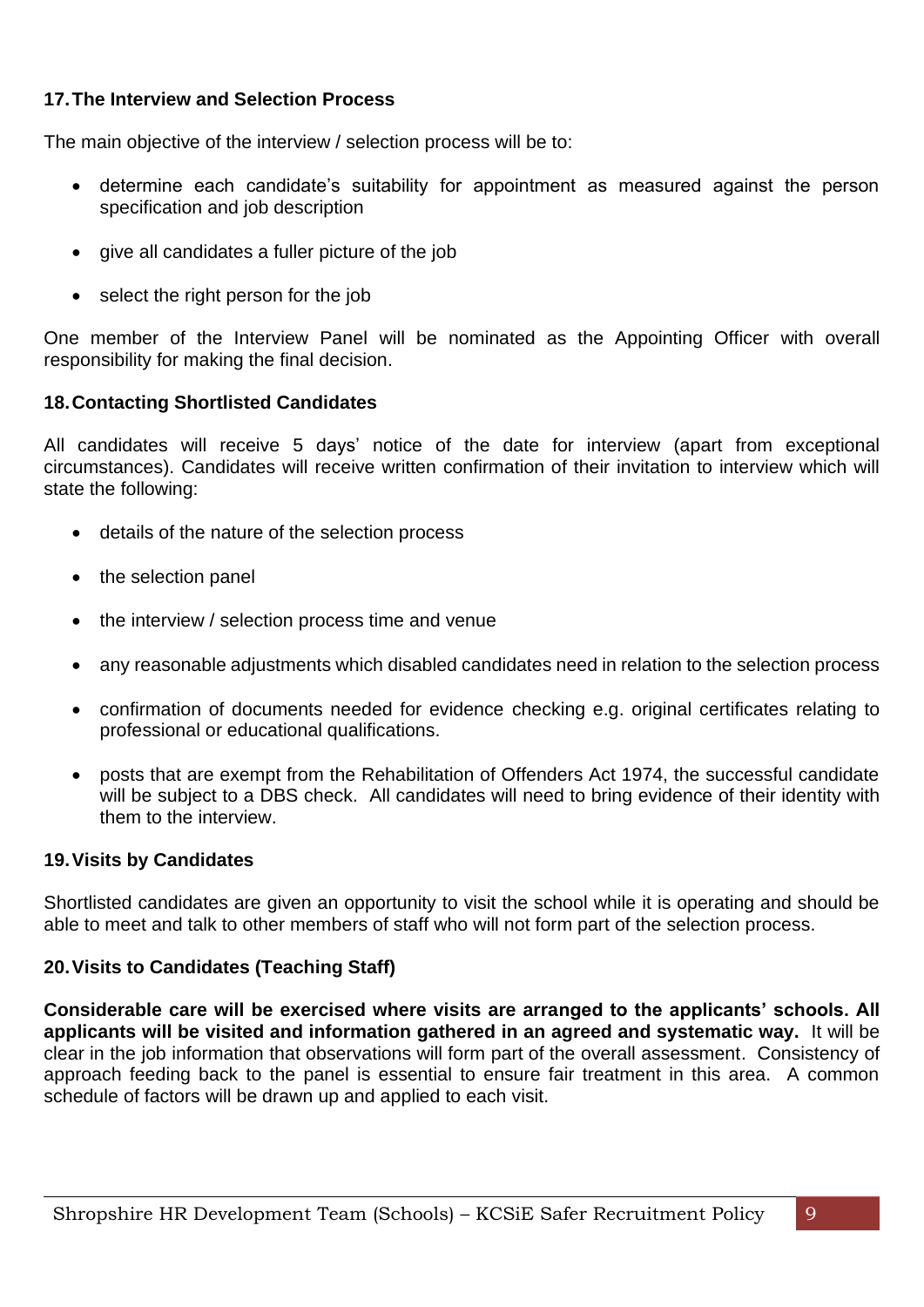### **21.Selection Panel**

The interviewing panel should be constituted according to the determination of the Governing Body. Interviews will be conducted by panels of at least two people.

#### **22.The Interview Process**

All vacancies will require a face to face interview which will explore each applicant's ability to do the job applied for as set out in the job description and person specification.

During the interview candidates will be asked the same pre-prepared core questions. The process will give all candidates an equal chance to demonstrate their suitability for the job.

Supplementary questions can be asked of candidates based on responses during the interview and also any questions which arose from the application form.

All members of the interview panel must remain objective and ensure they give each candidate equal opportunity during the interview.

Each panel member will be responsible for keeping clear, concise objective notes of the interview process which will be available to candidates should they so request afterwards.

Any information disclosed by the candidate on their application form related to allegations, disciplinary action, cautions or convictions will be discussed during the interview.

Candidates will have the opportunity at the end of the interview process to ask questions about the job or the school. The Chair of the panel will ensure the candidates are aware of the decision making timescales and how decisions will be communicated.

#### **23.Declaration of Interest**

Any person on the interviewing panel who has any interest in, or is related to, any of the applicants will declare that interest or relationship so that all the other members of the interviewing panel are aware of it. If appropriate such a person may be removed or replaced on the selection panel.

#### **24.Other Selection Methods**

The selection process will normally involve at least one other selection method in addition to the interview.

- **Oral Presentation -** If this is a requirement of the job being applied for, candidates will be advised in advance if they will be expected to make a presentation and what is expected of them.
- **Written Tests -** This could involve a job related task which requires a reasoned written response, testing each candidate's ability to supply and draw from their own experience and knowledge, and their ability to communicate effectively.
- **Observing Teaching (or other practical task/activities relevant to the position) -** See Visits to Candidates (Teaching Staff) on page 9. Any observations undertaken during on the selection day will follow a similar process and will be outlined to the candidates in advance.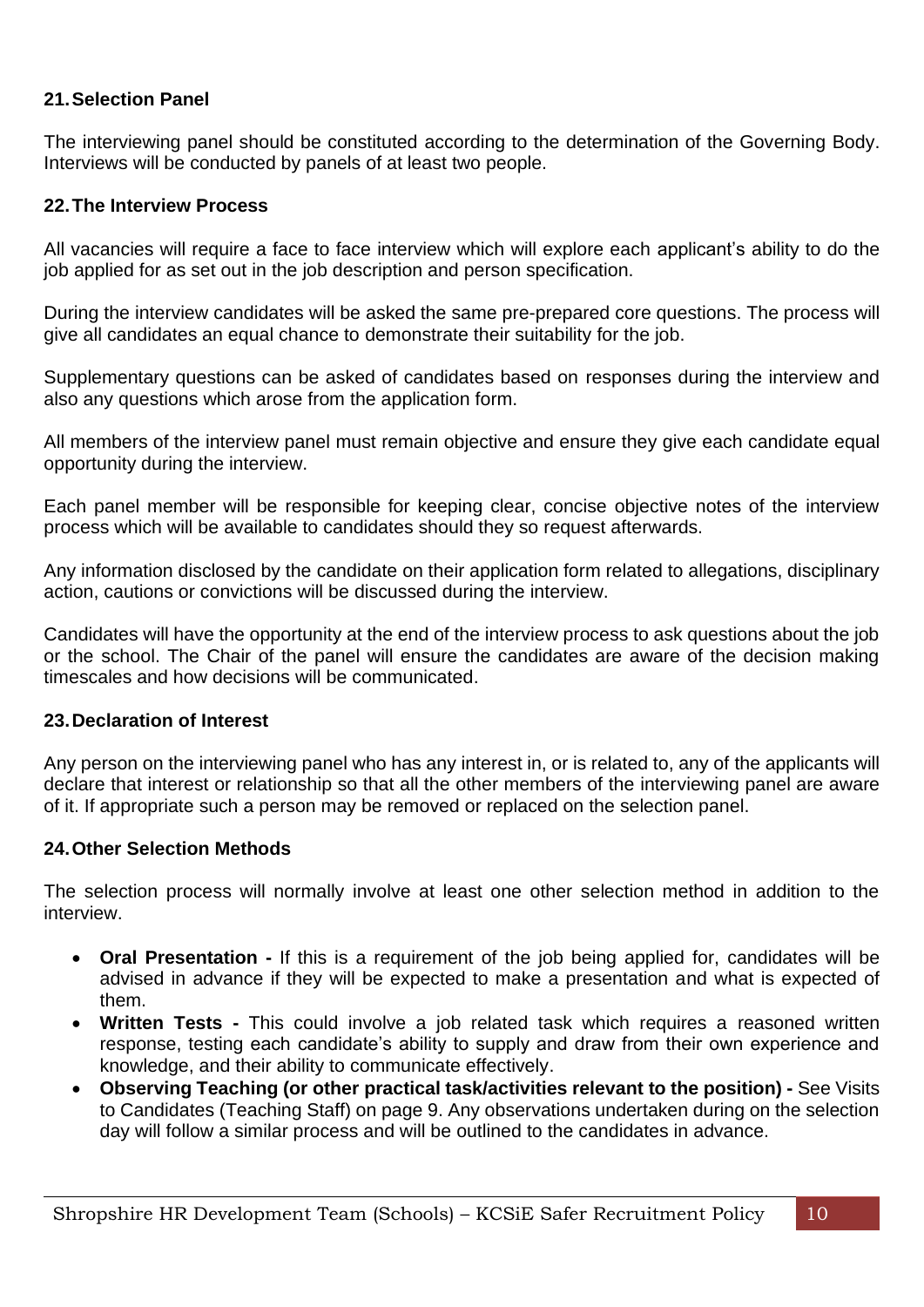• **Psychometric Tests -** If psychometric tests are to be used they will be used as an aid to all other selection assessment material. Psychometric tests will only be administered by someone trained in their use. The administration of the test can be amended / changed to ensure disabled candidates are given an equal opportunity to participate.

#### **25.Equality Issues**

The interview panel will be mindful of Equality legislation to ensure questions do not indicate any form of discrimination; however, issues of disability which may affect the job should be addressed positively and discussed during the interview.

The panel will discuss with the candidate during the interview, what reasonable adjustments would be required in order to fulfil the role of the post.

If the post is exempt from the Rehabilitation of Offenders Act 1974, evidence of the candidate's identity will be checked and recorded before the end of the interview. This will be included on the person specification.

#### **26.Asylum and Immigration Check**

In line with the Asylum and Immigration Act 1996, the school is required to check that employees are legally able to reside and work in the UK. To adhere to this requirement, candidates for interview will be asked to bring with them a copy of one of the following:

- A passport showing that the holder is a British citizen, or has a right of abode in the UK.
- A document showing that the holder is a national of a European Economic Area country or Switzerland. This must be a national passport or national identity card.
- A residence permit issued by the Home Office to a national from a European Economic Area country or Switzerland
- A passport or other document issued by the Home Office which has an endorsement stating that the holder has a current right of residence in the UK as the family member of a national from a European Economic Area country or Switzerland who is resident in the UK.
- A passport or other travel document endorsed to show that the holder can stay in the UK; and that this endorsement allows the holder to do the type of work you are offering if they do not have a work permit.
- An Application Registration Card issued by the Home Office to an asylum seeker stating that the holder is permitted to take employment.

If the applicant is unable to produce a document from the list above, then they must produce two documents from the Asylum and Immigration checklist.

A photocopy of the relevant document will be taken and kept as part of the employee's personal file.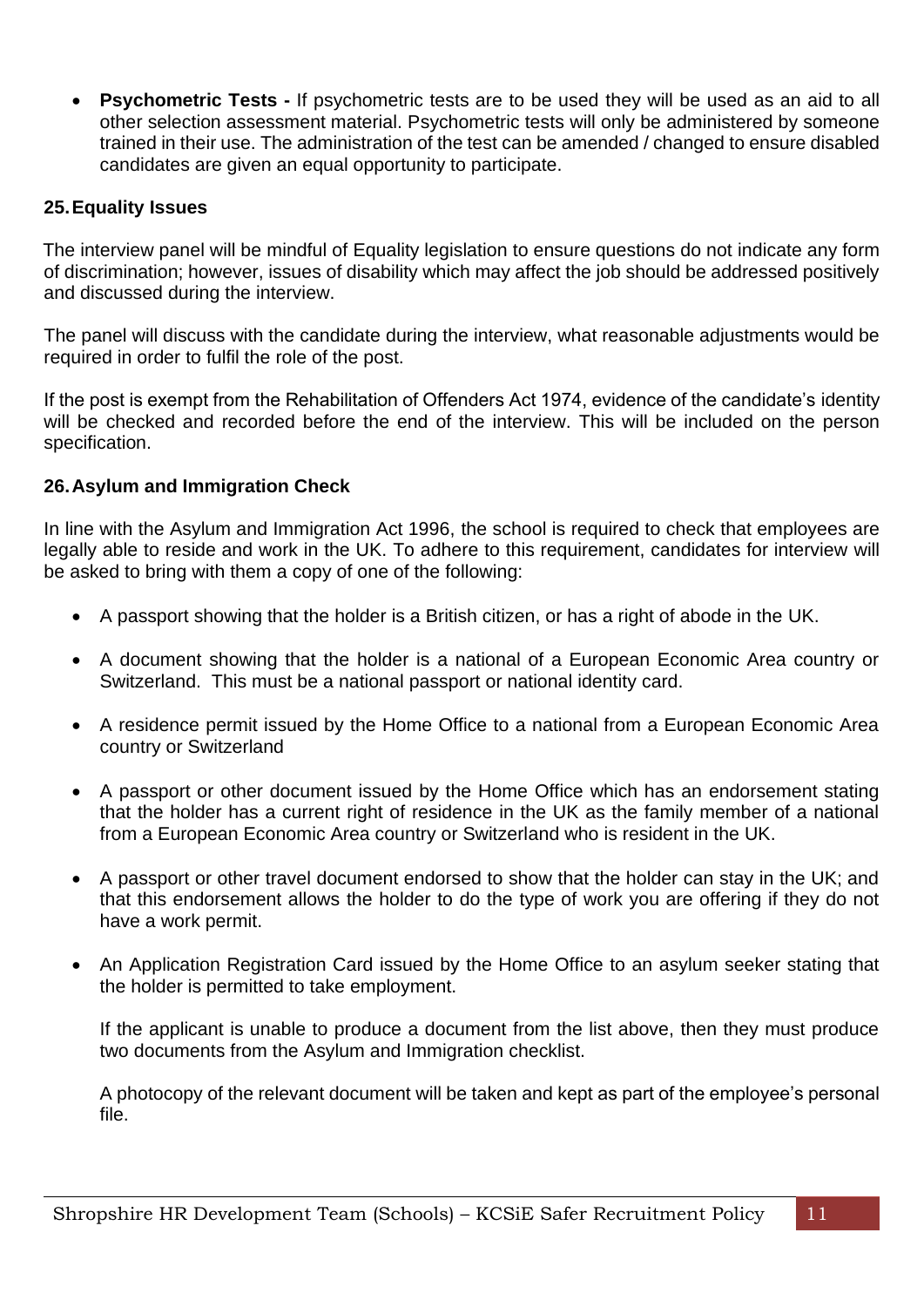# **27.Feedback**

One member of the interview panel will contact each candidate (whether successful or not) to be offered feedback on how they performed during the process. This will normally be within 5 working days of the interview.

#### **28.Pre-employment Checks**

**Appointments are subject to all of the pre-employment checks detailed below and any offer of employment will be conditional subject to satisfactory receipt of all such checks.**

**Once all the pre-employment checks have been received and deemed to be satisfactory by the Headteacher, an unconditional offer of employment will be confirmed.**

#### **29.References**

References will be requested for all shortlisted candidates (including internal candidates) prior to interview and in sufficient time for them to be made available to the interviewing panel except when a candidate requests clearly on their application form no contact with their referee(s) until they have been formally offered the post in question. An offer of appointment will not be confirmed until all references have been received and are deemed to be satisfactory.

The Appointing Officer will contact the referee directly in order to clarify any aspect of the reference. Any telephone discussion with a referee will be recorded with full notes being kept of the conversation.

References received will, on request, be disclosed to applicants under Data Protection and Freedom of Information law.

Interview / selection panel members should not act as a referee unless in exceptional circumstances (this will sometimes happen, particularly with internal candidates). Candidates will be asked to name an alternative referee.

References will be used to check the appointment and to reinforce decisions made as part of the interview / selection process. References will be checked against information on the application form and from the interview / selection process.

#### **30.Information to Referees**

Requests for references will be on the schools standard reference request form. Requests will be accompanied by the job description and person specification.

#### **31.Use of References**

References received before the interview process will be checked by the appointing officer / chair of the interview panel prior to the interview. References will be shared with other panel members after the interview. The appointing officer / chair of panel will clarify or probe any discrepancies from within the reference during the interview if appropriate.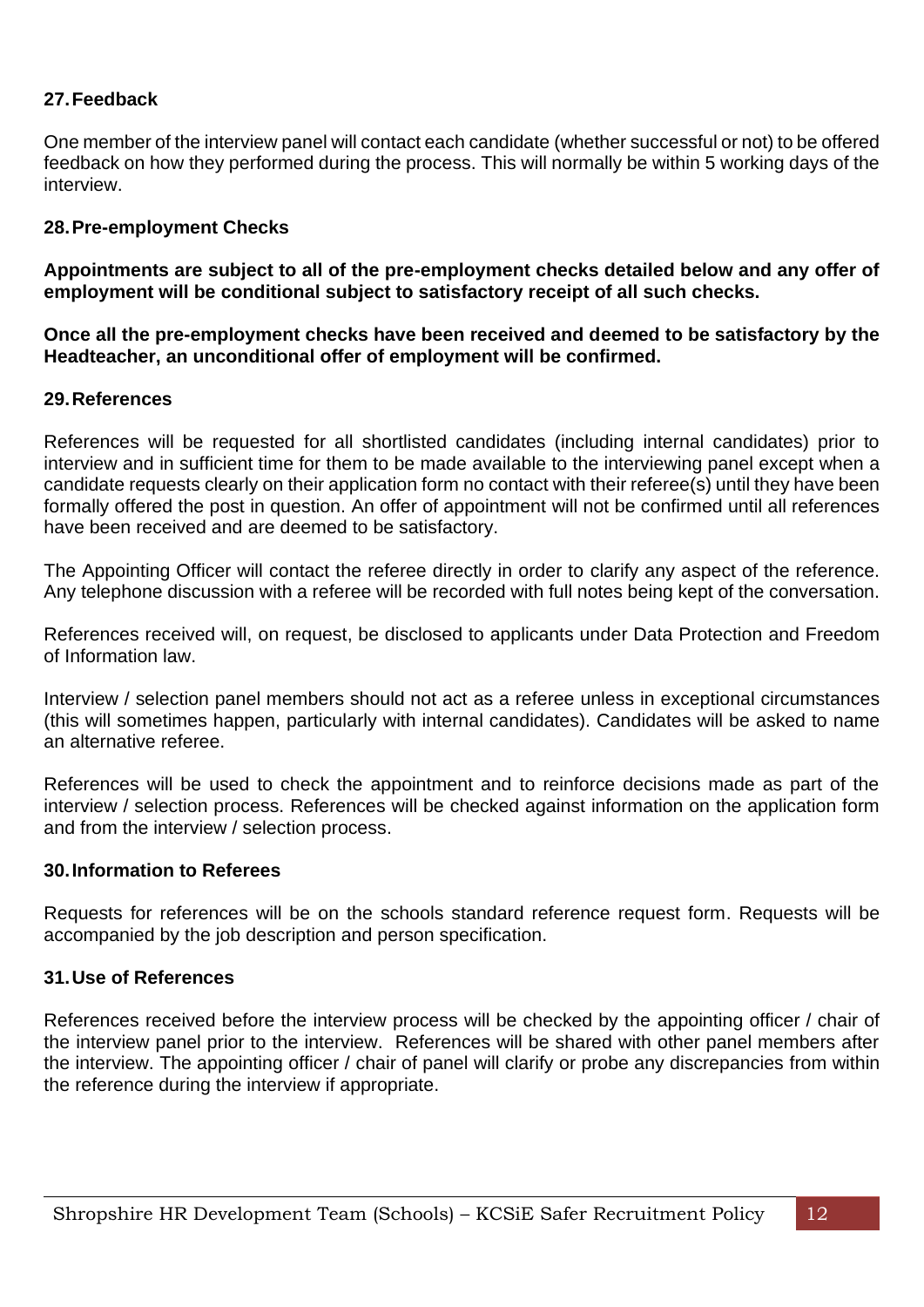### **32.Need for References**

At least two references will be required, one from the current employer and one from the other most recent employer. A reference will also be requested from a previous school / education employer should the current and most recent not be. In addition a reference may also be requested from a previous employer when a candidate worked with children.

References will be sought directly from the referee. References provided directly by the candidate with the application form or at interview will not be accepted.

Previous employers not named as referees may be contacted to clarify any anomalies or discrepancies. This will only be in relation to administrative details and not used as an informal means of canvassing views as to any applicants potential suitability for the post being applied for. On such occasions, the candidate will be notified in the first instance.

#### **33.Qualifications**

All shortlisted candidates will be asked to bring with them to interview any relevant original qualification certificates (i.e. stated as essential requirements in the person specification). If these documents are not available at the interview, the Appointing Officer will inform the candidate that, if successful, they will be required to provide the certificates prior to the offer of employment being confirmed.

#### **34.Pre-employment Medical Check**

Pre-employment medical checks are used solely for determining the fitness of a prospective employee for a specific post, and to ensure their placement in a post will present no risk to the health of the applicant or other employees.

All appointments are subject to satisfactory medical clearance by the Occupational Health Unit. The Appointing Officer will ensure that the medical questionnaire includes an accurate and up to date summary of the physical and mental requirements of the job. The successful candidate(s) will be provided with either a hard copy or electronic copy of the medical questionnaire with the conditional offer letter. Candidates must then return this to Occupational Health as soon as possible. The Appointing Officer will receive confirmation from Occupational Health once the candidate receives appropriate medical clearance.

All clinical information is confidential and will not be released to management unless there is a specific need to do so, and the consent of the applicant has been obtained. Adjustment of duties, assistance with equipment or adjustment to premises should be part of any assessment.

# **35.Disclosure and Barring Service Checks (DBS)**

All posts which involve working directly with children, young people in school are exempt from the Rehabilitation of Offenders Act (1974), Section 4 (2) by virtue of the Rehabilitation of Offenders Act (1974) (Exemption) (Amendment) Order 1986. Candidates for these posts are obliged to declare any pending court actions, all previous criminal convictions, bind over orders or cautions, which for other posts would be considered spent. Failure to disclose this information could lead to the offer of employment being withdrawn.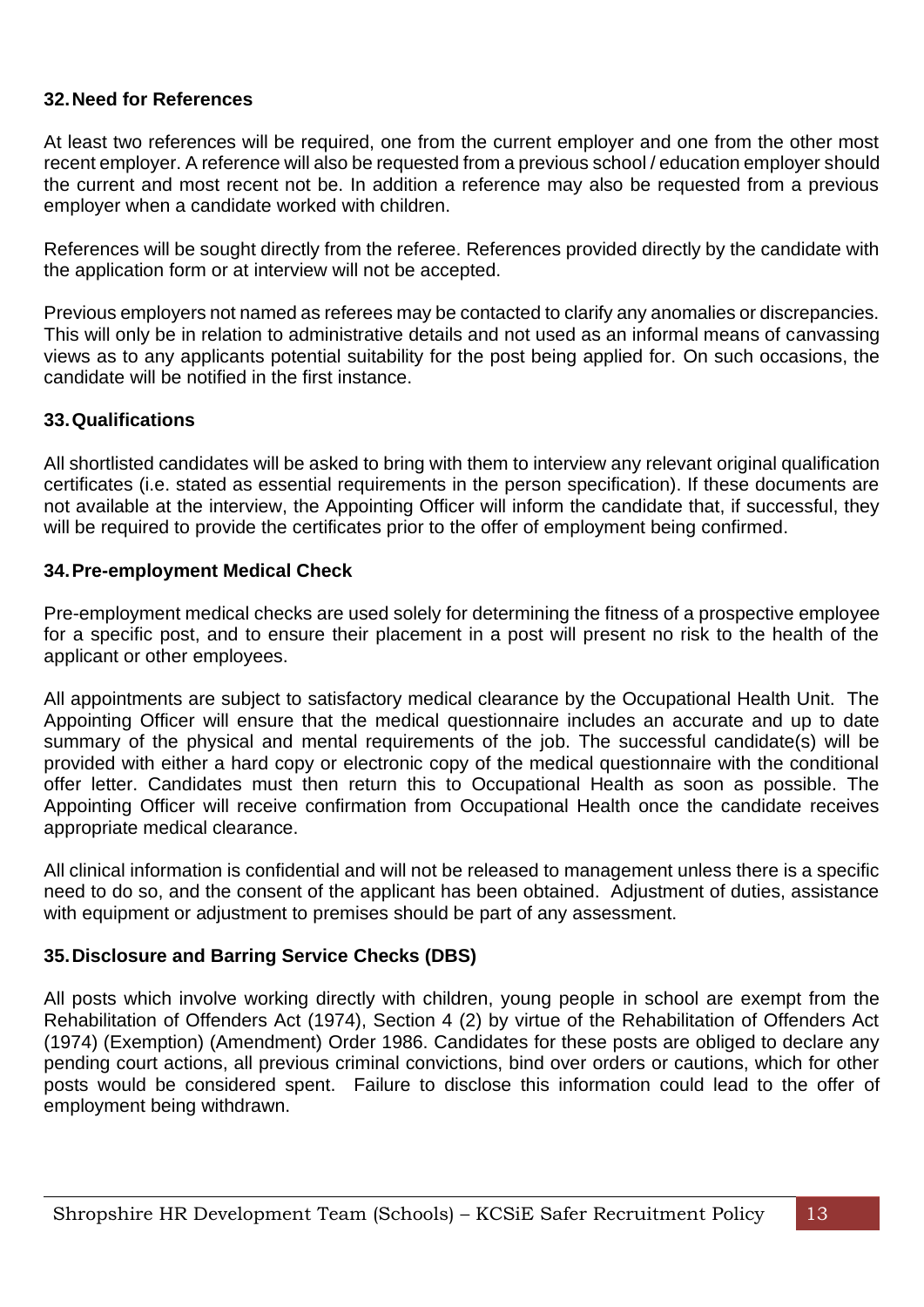All posts within this school / academy requires an enhanced DBS certificate. Therefore a satisfactory DBS certificate must be obtained prior to a new employees start date. The successful employee will be required to provide the DBS certificate to the Headteacher as soon as possible after receiving it.

A criminal background will not automatically debar an applicant from employment. Where a DBS check discloses information not previously disclosed by the individual and discussed at interview stage, they must be interviewed by the Headteacher who will make a final decision as to whether or not employment will be confirmed.

Information given by candidates will be treated in the strictest confidence. Access to the information given will be restricted to those with legitimate need to see it.

# **36.Overseas Applicants and Checks**

If a candidate has lived or worked overseas in the five years prior to appointment, a 'Certificate of Good Conduct' must be obtained and provided by the candidate. If an applicant is unable to obtain the document the must provide evidence confirming the attempts made and then a risk assessment will be undertaken by the Headteacher regarding confirmation of employment. All other pre-employment check must be satisfactorily completed.

#### **37.Carefirst Check**

A check will also be carried out against the Shropshire Council CareFirst system. This check determines whether an individual is known to the Council as a 'Risky Person'. A separate procedure is in place to deal with cases of a positive match.

#### **38.Childcare Disqualification Declaration**

All appropriate applicants must complete the schools self-declaration form in relation to the Childcare Disqualification Regulations 2009. Where a positive declaration is made the Headteacher will meet with the individual to discuss the declaration further. Employment will not commence until appropriate decision is made by the Headteacher.

#### **39.Teachers Status & Prohibition Check**

The school / academy will undertake a check against the Department for Education 'Employer Online Service' to confirm that a teacher has qualified teacher status and is not prohibited from teaching.

#### **40.Proof of Identity and Right to Work in the UK (Asylum and Immigration Act)**

All applicants will be required to provide evidence of identity in line with the Asylum and Immigration Act 1996. The school / academy is required to check that employees are legally able to reside and work in the UK. To adhere to this requirement, candidates for interview will be asked to bring with them appropriate evidence of identity.

#### **41.Offer of Appointment**

The offer of employment will be confirmed in writing by the Headteacher to the successful candidate(s) as soon as possible after the interview. This will be a **conditional offer** of employment and is subject to satisfactory receipt of all pre-employment checks.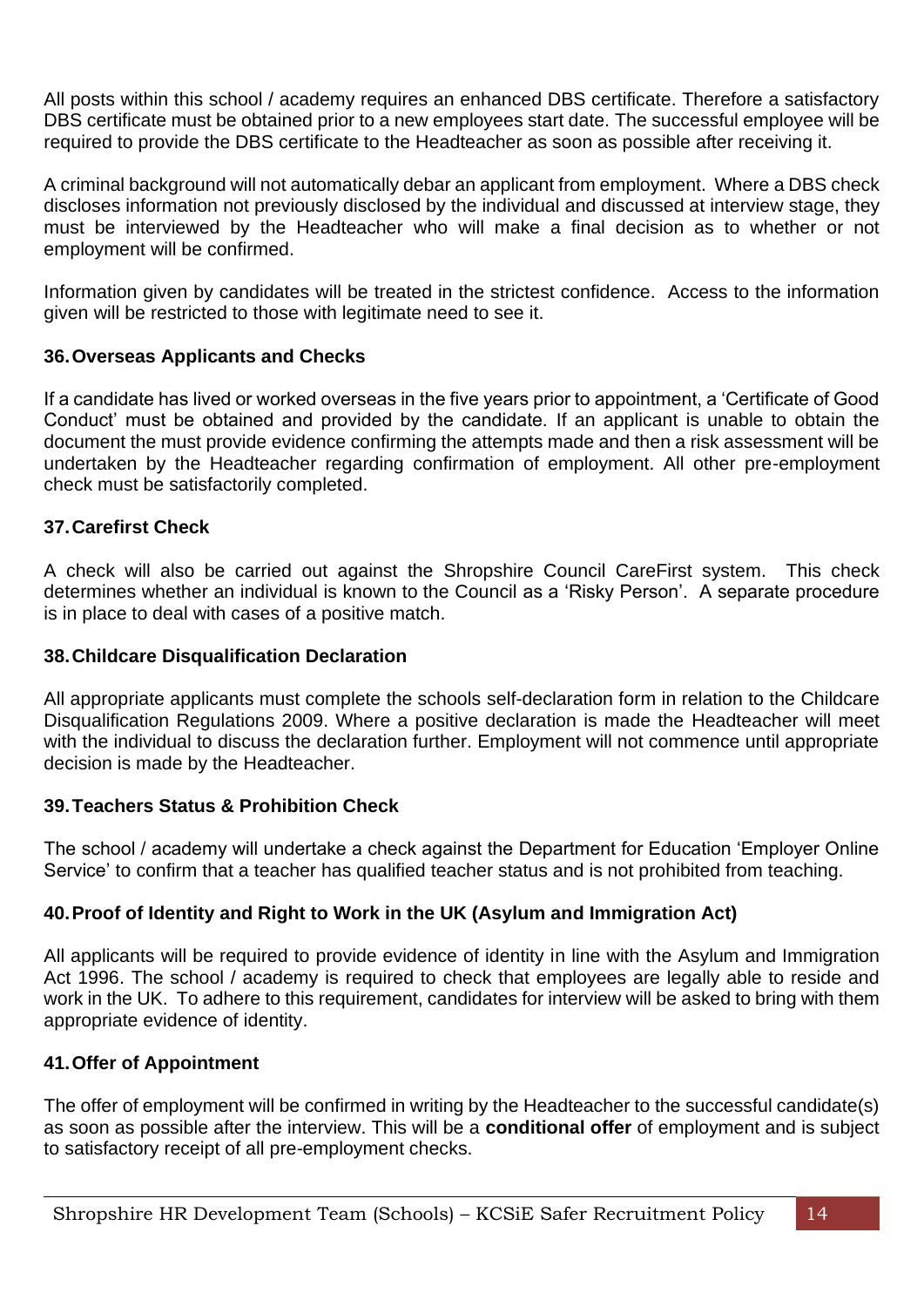Once all pre-employment check have been satisfactorily received a formal **unconditional offer** of appointment will be confirmed in writing by the Headteacher to the successful candidate.

Within 2 months of the successful candidates start date, the individual will receive a statement of written particulars.

The Appointing Officer will send all appropriate information from the recruitment process to HR.

# **42.Equalities Issues**

If a candidate requires any adjustments to be made to enable them to do the job, these will be discussed with the individual prior to their start of employment.

# **43.Probationary Periods**

All new support staff employees will be subject to a probationary period and this will be confirmed in the unconditional offer of employment and the Statement of Written Particulars. Probationary service shall not apply to any member of staff with previous continuous service with another local authority, or with other previous service accepted by the school / academy as appropriate to the post being filled.

#### **44.Recruitment Monitoring**

The school / academy is required to monitor its recruitment processes and provide information on the ethnic origin of applicants to fulfill our duty under the Equality Act 2010.

All applicants for are required to complete a recruitment monitoring form as part of their application form. This form will be detached and stored separately and is not seen by any member of the selection panel.

Examples of the type of information we gain from the monitoring process include:

- numbers of applicants for posts
- gender breakdown of applicants
- age breakdown of applicants
- ethnicity of applicants
- disability status of applicants
- where adverts are seen

After an appointment has been made, the Appointing Officer is responsible for the completion of the Recruitment Selection Form. This form, together with all other interview and selection documentation will be retained within the school / academy for a minimum period of 6 months after appointment.

# **45.Single Central Record**

The school / academy will keep a single central record of all the pre-employment checks of employees (including supply staff) who work in the school in accordance with KCSiE and Ofsted. Volunteer information is also be part of this record.